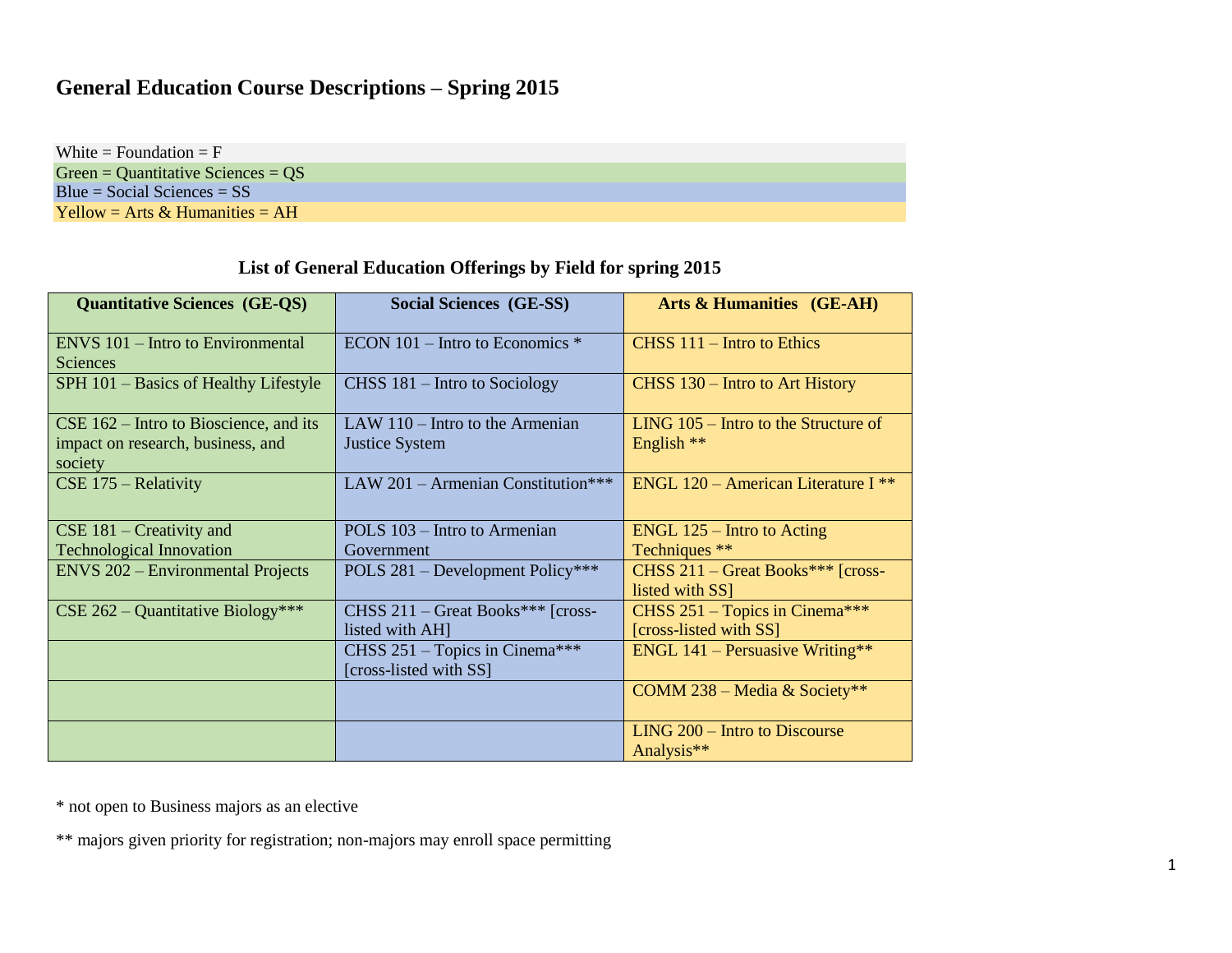|                | <b>College</b> | <b>Course</b>    | <b>Title</b>                            | <b>Description</b>                                                                                                                                                                                                                                                                                                                                                                                                                                                                                                                                                                                                                                                                                                                                                                                                                                                                                                                                                                                           | Semester/Who                                        |
|----------------|----------------|------------------|-----------------------------------------|--------------------------------------------------------------------------------------------------------------------------------------------------------------------------------------------------------------------------------------------------------------------------------------------------------------------------------------------------------------------------------------------------------------------------------------------------------------------------------------------------------------------------------------------------------------------------------------------------------------------------------------------------------------------------------------------------------------------------------------------------------------------------------------------------------------------------------------------------------------------------------------------------------------------------------------------------------------------------------------------------------------|-----------------------------------------------------|
|                |                | code &<br>number |                                         |                                                                                                                                                                                                                                                                                                                                                                                                                                                                                                                                                                                                                                                                                                                                                                                                                                                                                                                                                                                                              | takes                                               |
| $\mathbf{1}$   | <b>CHSS</b>    | <b>ENGL 102</b>  | Freshman<br>English 2                   | Building upon the skills and concepts introduced in FE1, this course<br>aims to further develop students' communication skills while<br>exploring themes set forth in the AUA mission such as citizenship,<br>leadership, community building, sustainable development, and<br>service to society. Students will examine how authors construct<br>arguments and communicate persuasively through analyzing a<br>variety of texts of different periods and genres. Students will also<br>advance their communication and teamwork skills through class<br>discussions, collaborative projects, and writing assignments. The<br>course includes weekly readings and assignments, a research-based<br>group presentation, and a persuasive essay, in which students will<br>investigate an important need in Armenia. Three hours of instructor-<br>led discussion per week. (3 credits)<br>Prerequisite: ENG 101 Freshman English 1<br>GE-F                                                                     | Spring<br>ALL freshman<br>students                  |
| $\overline{2}$ | <b>CHSS</b>    | <b>CHSS 104</b>  | Armenian<br>Language &<br>Literature II | <b>Required for ALL freshman students</b><br>This course involves close reading of influential works by Armenian<br>writers in their historical, cultural and comparative context. The<br>course examines the linguistic and cultural value of epic, short story,<br>and spiritual literature through which students will gain an<br>understanding of the interrelationship between literature and<br>various aspects of Armenia's history and development. Students are<br>required to draw upon literary theories and influences in their final<br>project and presentation, which may be either an original work or a<br>sustained essay on an influential literary work. This course is<br>designed for students with an Advanced to advanced background of<br>the Armenian language. Although the course will be conducted in<br>Eastern Armenian, it will expose students to literary works in both<br>Western and Eastern Armenian. (3 credits)<br>GE-F<br><b>Required for ALL sophomore students</b> | Spring<br>Open to and<br>required for<br>sophomores |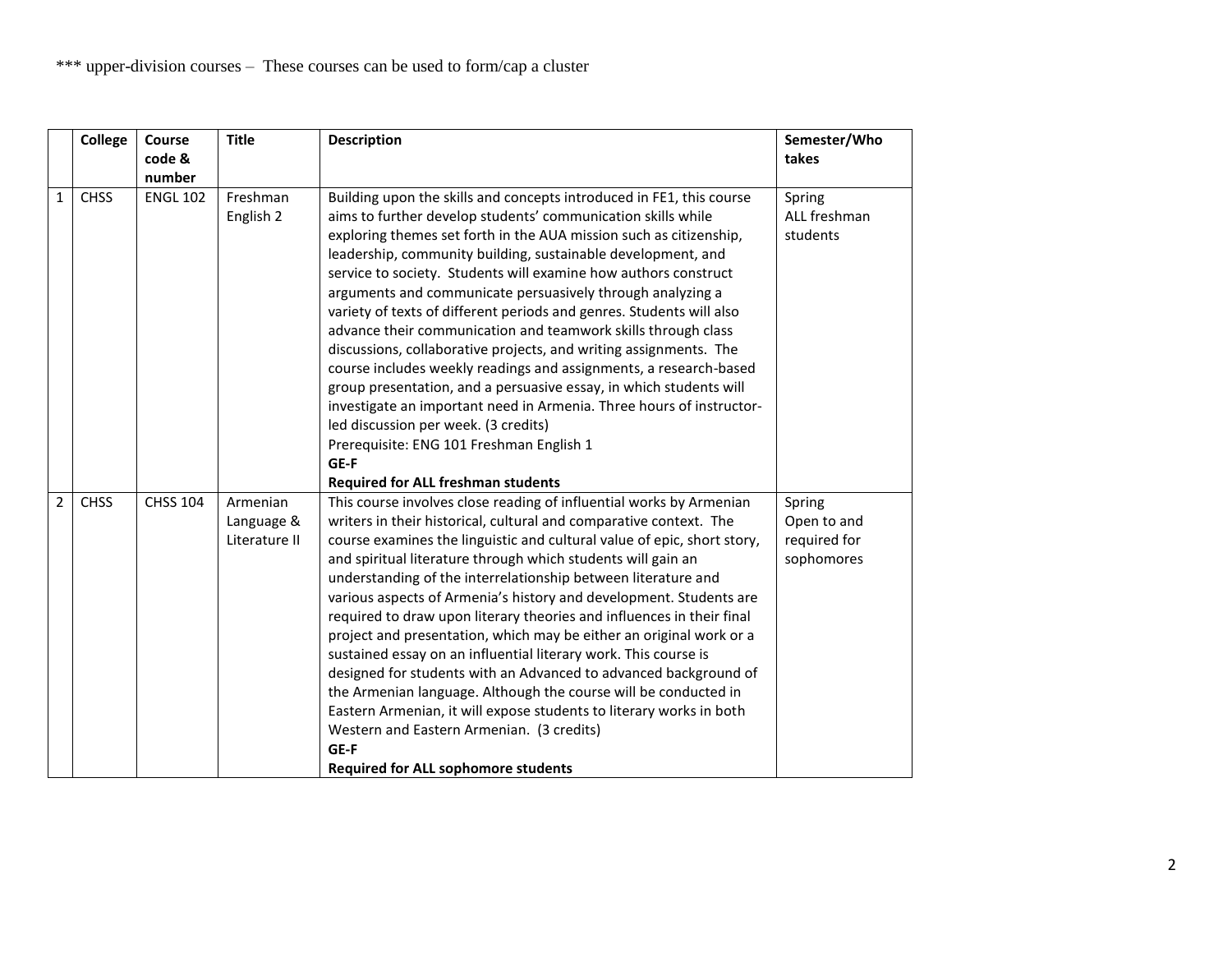| 3              | <b>ACE</b> | <b>ENVS</b><br>101 | Introduction<br>to<br>Environment<br>al Sciences | The course is designed for students to gain an understanding of basic<br>environmental science principles, including an introduction to the structure and<br>functioning of ecosystems and their physical and bio-chemical cycles. The<br>course will emphasize the importance of these processes for human health as<br>well as human impact on these processes. As a science course, the course will<br>teach students to use the methods of scientific inquiry to raise questions about<br>the global systems, their impact on humans, and human impact on them.<br>Specific topics to be covered include but are not limited to biodiversity, quantity<br>and quality of water, land, and air resources, environmental conservation,<br>human population trends and dynamic, food and industrial production, and<br>waste and toxicity. Topics will be supplemented by Armenia and Caucasus-<br>specific cases. (3 credits)<br><b>GE-QS ALL</b>                                                                                                                                                                                                                                                                                                                                                                                                                                                                                                   | <b>Fall &amp; Spring</b><br>Open to ALL |
|----------------|------------|--------------------|--------------------------------------------------|-------------------------------------------------------------------------------------------------------------------------------------------------------------------------------------------------------------------------------------------------------------------------------------------------------------------------------------------------------------------------------------------------------------------------------------------------------------------------------------------------------------------------------------------------------------------------------------------------------------------------------------------------------------------------------------------------------------------------------------------------------------------------------------------------------------------------------------------------------------------------------------------------------------------------------------------------------------------------------------------------------------------------------------------------------------------------------------------------------------------------------------------------------------------------------------------------------------------------------------------------------------------------------------------------------------------------------------------------------------------------------------------------------------------------------------------------------|-----------------------------------------|
| $\overline{4}$ | ACE        | <b>ENVS</b><br>202 | Environment<br>al Projects                       | This upper division course is designed for undergraduate students to gain a<br>deeper understanding and competence in environmental project design,<br>implementation, and evaluation. The projects can be in technology, science,<br>conservation, management, restoration, promotion/marketing, education, and<br>other related topics. The course, however, emphasizes data collection and<br>analysis for assessing the success and impact of project ideas. The students will<br>design and complete a project for the course. The types of environmental<br>projects will vary depending on student and faculty agreement. The projects<br>may be related to the following broad topics: Clean technologies; IT, satellite,<br>remote sensing solutions in environmental protection; alternative transport,<br>clean transport; renewable-energy generation or energy efficiency; sustainable<br>water use, solid waste management, sustainable agriculture and food<br>production; mining pollution prevention/ management; forest<br>protection/management/restoration; watershed protection/management/<br>restoration; air-quality protection/management/restoration; and flora or fauna<br>monitoring/conservation/restoration. Three hours of instructor-led discussion<br>per week. (3 credits)<br><b>GE-QS ALL upper division</b><br>This course can be used to form a cluster with one of the following: ENVS 101,<br>SHP 101, CSE 162 | Spring<br>Open to ALL                   |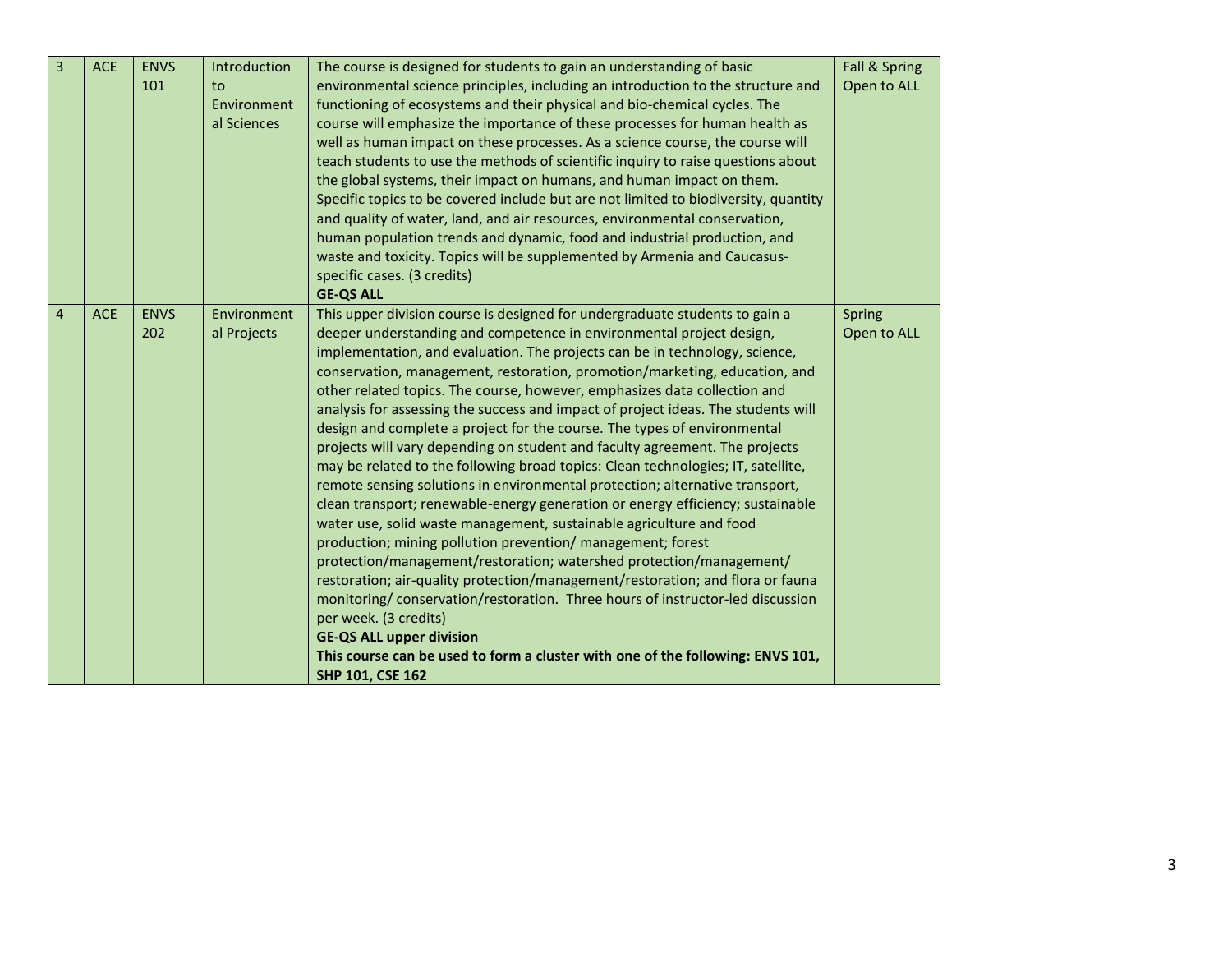| 5              | SPH        | SPH101         | <b>Basics of</b><br>Healthy<br>Lifestyle                                                       | The course provides an overview of concepts and issues related to mental,<br>social, and physical dimensions of health with a focus on healthy behaviors and<br>lifestyle. The course emphasizes preventive health practices which reduce risk<br>factors associated with disease. The course enables students to analyze the<br>relationship between healthy lifestyle and health and builds knowledge and<br>skills to recognize and cope with health problems that they may face during<br>their college years and later in life. Main topics include behavior change, mental<br>health, stress and stress management, nutrition, addictions, physical exercise,<br>and sexual behavior and STIs. (3 credits)<br><b>GE-QS ALL</b>                                                                          | Spring<br>Open to ALL        |
|----------------|------------|----------------|------------------------------------------------------------------------------------------------|---------------------------------------------------------------------------------------------------------------------------------------------------------------------------------------------------------------------------------------------------------------------------------------------------------------------------------------------------------------------------------------------------------------------------------------------------------------------------------------------------------------------------------------------------------------------------------------------------------------------------------------------------------------------------------------------------------------------------------------------------------------------------------------------------------------|------------------------------|
| 6              | <b>CSE</b> | <b>CSE 162</b> | Introduction<br>to Bioscience<br>and its<br>impact on<br>research,<br>business, and<br>society | This course introduces students to important concepts, techniques and<br>applications of bioscience, and explores its impact on research, business and<br>society. Students will study basic concepts of molecular and cellular biology,<br>biochemistry, molecular genetics, computational biology and biotechnology.<br>Some important applications of molecular and cellular biology in medicine and<br>industry - such as molecular diagnostics of diseases, stem cell and<br>transplantation, drug design and genetically modified foods - will be introduced.<br>Students will also discuss the political, ethical, and legal issues accompanying<br>these topics and their current and future impact on society. Three hours of<br>instructor-led class time per week. (3 credits)<br><b>GE-QS ALL</b> | <b>Spring</b><br>Open to ALL |
| $\overline{7}$ | <b>CSE</b> | <b>CSE 175</b> | Discovering<br>Physics -<br>Relativity                                                         | The course explains Einstein's Theory of Relativity without requiring a science<br>background. The explanation of the theory demands no prior knowledge of<br>mathematics or physics beyond an ability to do simple arithmetic. The first<br>portion of the course introduces some of the main concepts of the theory and<br>discusses experimental tests by using no more than arithmetic and simple<br>geometry. Further progress requires algebra and more advanced mathematical<br>techniques. The concepts are explained in a way accessible to beginners, i.e.<br>those without a background in physics. Three hours of instructor-led class time<br>per week. (3 credits)<br><b>GE-QS ALL</b>                                                                                                          | Spring<br>Open to ALL        |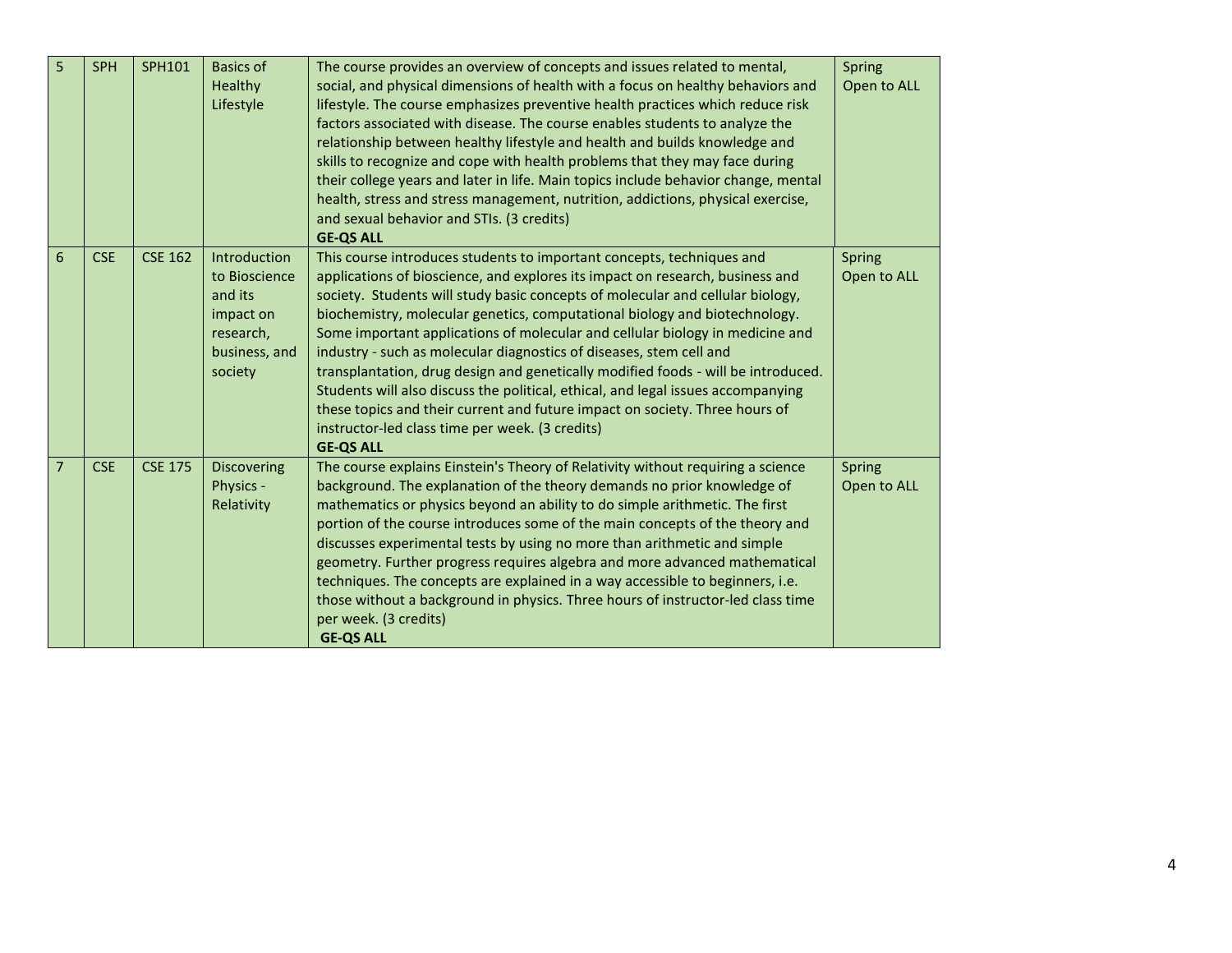| 8  | <b>CSE</b>  | <b>CSE</b><br>181  | Creativity and<br>Technological<br>Innovation | This course introduces students to creativity and its elements, the creative mind<br>and thinking, techniques, concepts and applications leading to technological<br>innovations. Lectures will provide examples of creative thinking and<br>technological innovations from real life creators and technology innovators<br>whose work is well known. Students will work in groups. Each group will create<br>a technological project attempting to solve a real life need based on the<br>knowledge gained and discussed during the semester. Students will be<br>introduced to various problem-solving techniques. Upon completion of this<br>course, students will be able to think creatively and they will be familiar with<br>the process of technological innovation and invention. Three hours of<br>instructor-led class time per week. (3 credits)<br><b>GE-QS ALL</b>                                                                                                            | Spring<br>Open to ALL              |
|----|-------------|--------------------|-----------------------------------------------|---------------------------------------------------------------------------------------------------------------------------------------------------------------------------------------------------------------------------------------------------------------------------------------------------------------------------------------------------------------------------------------------------------------------------------------------------------------------------------------------------------------------------------------------------------------------------------------------------------------------------------------------------------------------------------------------------------------------------------------------------------------------------------------------------------------------------------------------------------------------------------------------------------------------------------------------------------------------------------------------|------------------------------------|
| 9  | <b>CSE</b>  | <b>CSE</b><br>262  | Quantitative<br><b>Biology</b>                | Biology has long been considered a descriptive science with few components in<br>research methods. Since the discovery of the DNA structure and advances in<br>genetics and biotechnology, biology has evolved into an exact and quantitative<br>science. Today, biology uses tools adapted from statistics, mathematics, big<br>data management systems and high performance computing. This course<br>presents state-of-the-art computational biology, provides hands-on experience<br>with tools and approaches for scientific computing in biology, and discusses<br>current and upcoming challenges of transforming biological data into biological<br>knowledge. Three hours of instructor-led class time per week. (3 credits)<br><b>GE QS upper division</b><br>This course can be used to form a cluster with one of the following: MATH<br>101, SPH 101, ENVS 101, ENVS 102, CSE 162, CSE 171, CHSS 183                                                                           | Spring<br>Upper<br><b>Division</b> |
| 10 | <b>CHSS</b> | <b>CHSS</b><br>130 | Introduction<br>to Art History                | This course is an introduction to the elements of art: texture, form, shape, color,<br>line and tone/style, proportion, perspective (and for film and mobiles,<br>time/rhythm) as aspects of an artifact, art as it is produced, and art as it is<br>perceived. It is also a survey in both geographic and time dimensions of art as<br>an expression of human creativity, focusing on painting, sculpture, architecture,<br>photography and film, while making relevant connections to other aspects of<br>culture: music, dance, ritual, literature, religion, technology, politics, commerce<br>(advertising), and design. This course will introduce students to the language of<br>art, increasing recognition and understanding of references in popular culture,<br>on clothing, and in film and other media. Visits to museums and excursions will<br>be included in the learning activities. Three hours of instructor-led class time per<br>week. (3 credits)<br><b>GE-AH ALL</b> | <b>Spring</b><br>Open to ALL       |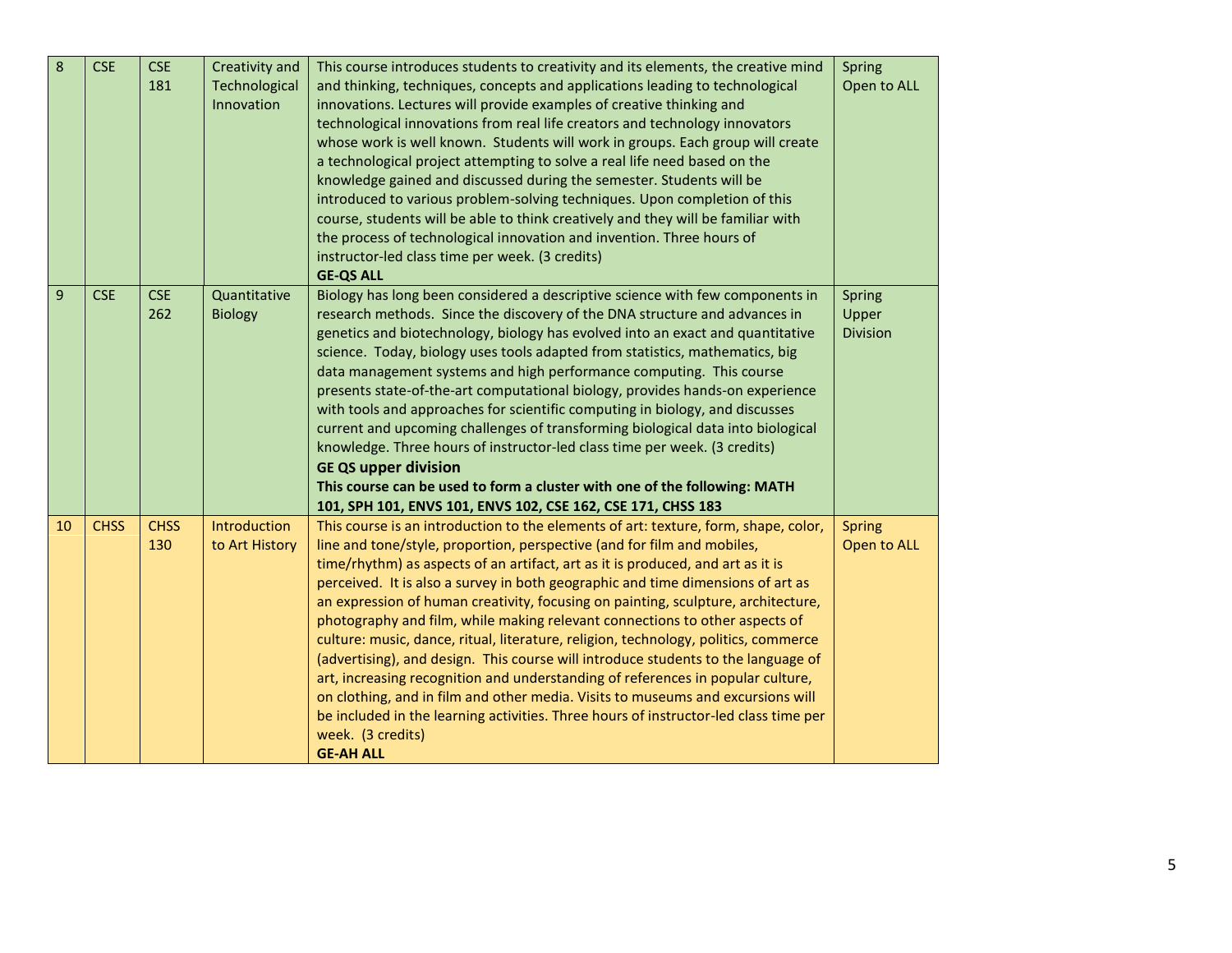| 11 | <b>CHSS</b> | <b>CHSS</b><br>111 | Introduction<br>to Ethics                                | This course introduces students to major ethical theories: virtue ethics,<br>deontology and utilitarianism. Students will use these frameworks to analyze<br>ethical issues and develop their own positions to perennial problems. Special<br>emphasis is placed on linking philosophical discussions to topics relevant to<br>students as learners, workers, and citizens which may include numerous aspects<br>of personal, social, professional and political life. Students will read carefully<br>selected readings from classical and contemporary philosophers. Through<br>rigorous in-class debates and discussions, students will be challenged to<br>consider ethical dilemmas from different perspectives and weigh the strengths<br>and shortcomings of various ethical theories. Home tasks will include readings<br>and writing assignments. Three hours of instructor-led class time per week. (3<br>credits)<br><b>GE-AH ALL</b> | <b>Spring</b><br>Open to ALL |
|----|-------------|--------------------|----------------------------------------------------------|--------------------------------------------------------------------------------------------------------------------------------------------------------------------------------------------------------------------------------------------------------------------------------------------------------------------------------------------------------------------------------------------------------------------------------------------------------------------------------------------------------------------------------------------------------------------------------------------------------------------------------------------------------------------------------------------------------------------------------------------------------------------------------------------------------------------------------------------------------------------------------------------------------------------------------------------------|------------------------------|
| 12 | <b>CHSS</b> | <b>ENGL</b><br>120 | American<br>Literature I                                 | This survey course introduces students to American literature from the<br>beginning of European contact to the present, focusing on major authors and<br>different literary genres. It examines the historical influences on the evolution<br>of this body of literature and the construction of a distinct and complex<br>American identity. Through close reading, class discussion and their own<br>research and writing, students will explore how themes such as gender, race,<br>class, spirituality, economics, and the environment play a role in the formation<br>and evolution of the American experience. Three hours of instructor-led class<br>time per week. (3 credits)<br><b>GE-AH for BAB and CS</b>                                                                                                                                                                                                                            | <b>Spring</b><br>Core E&C    |
| 13 | <b>CHSS</b> | <b>LING</b><br>105 | Introduction<br>to the<br>Structure of<br><b>English</b> | This course is a systematic introduction to the structure of the English language.<br>Students will acquire knowledge of the morphology, syntax, and phonology of<br>contemporary English. They will explore the interrelation of form, meaning, and<br>use and apply linguistic knowledge in the analysis of their own and others'<br>communication. Students are required to complete weekly reading assignments<br>and home tasks in order to acquire knowledge of the concepts discussed in<br>class. Three hours of instructor-led class time per week. (3 credits)<br><b>GE-AH for BAB and CS</b>                                                                                                                                                                                                                                                                                                                                          | <b>Spring</b><br>Core E&C    |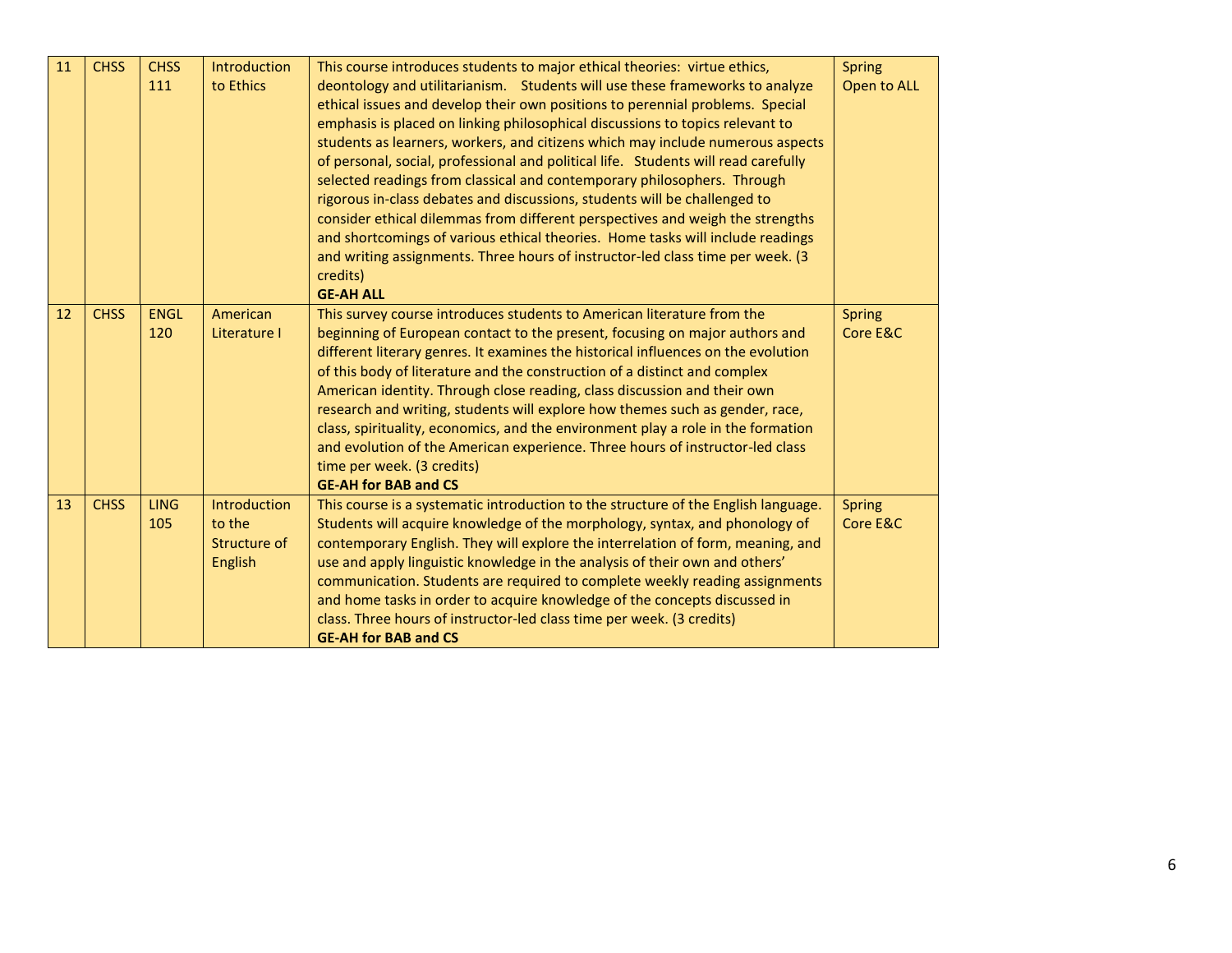| 14 | <b>CHSS</b> | <b>ENGL</b><br>141 | Persuasive<br>Writing                                  | This course is designed to develop students' persuasive writing skills for use in a<br>wide array of academic and professional contexts. Students will become familiar<br>with the structural and rhetorical features of formulating and communicating<br>arguments in a persuasive manner, taking into consideration such factors as<br>audience, reasoning, evidence, and style. They will be encouraged to view<br>writing as a process, involving planning, drafting, and revision for clarity and<br>precision. Students are required to complete short readings and weekly writing<br>assignments, which may include but are not limited to persuasive essays,<br>letters, reviews, and proposals. (3 credits)<br><b>GE-AH for BAB and CS</b><br>Pre-reqs: ENGL 101 and ENGL 102                                                                   | <b>Spring</b><br>Core E&C |
|----|-------------|--------------------|--------------------------------------------------------|----------------------------------------------------------------------------------------------------------------------------------------------------------------------------------------------------------------------------------------------------------------------------------------------------------------------------------------------------------------------------------------------------------------------------------------------------------------------------------------------------------------------------------------------------------------------------------------------------------------------------------------------------------------------------------------------------------------------------------------------------------------------------------------------------------------------------------------------------------|---------------------------|
| 15 | <b>CHSS</b> | <b>LING</b><br>200 | <b>Introduction</b><br>to Discourse<br><b>Analysis</b> | This course introduces students to the study of discourse through hands-on<br>analysis of real language in use, taking into account the linguistic features and<br>functions of spoken, written, and multi-modal communication as well as the<br>social, cultural, and political contexts in which it occurs. We will explore how<br>meaning is created and relationships are enacted within and across an array of<br>genres and use this knowledge to interpret and construct texts within different<br>social and professional contexts. Course work will include reading assignments,<br>written analyses, and practical application. Three hours of instructor-led class<br>time per week. (3 credits)<br><b>GE-AH for BAB and CS</b><br>Pre-regs: LING 103 or LING 105                                                                             | <b>Spring</b><br>Core E&C |
| 16 | <b>CHSS</b> | <b>COMM</b><br>238 | Media &<br>Society                                     | This course builds upon Introduction to Communications (COMM 104) and<br>explores historical and contemporary issues in the interaction between media<br>and society. Students will examine and develop critical perspectives on media<br>and the interplay between media institutions, media content, and culture. The<br>course will introduce major theories used in analyzing media and its effects, as<br>well as examine the characteristics of individual media: newspapers, magazines,<br>books, radio, television, film, the Internet, and social media. The core concepts<br>of media ethics will also be discussed. Course work will include media and<br>reading assignments, as well as collaborative media projects. Three hours of<br>instructor-led class time per week. (3 credits)<br><b>GE-AH for BAB and CS</b><br>Pre-req: COMM 104 | <b>Spring</b><br>Core E&C |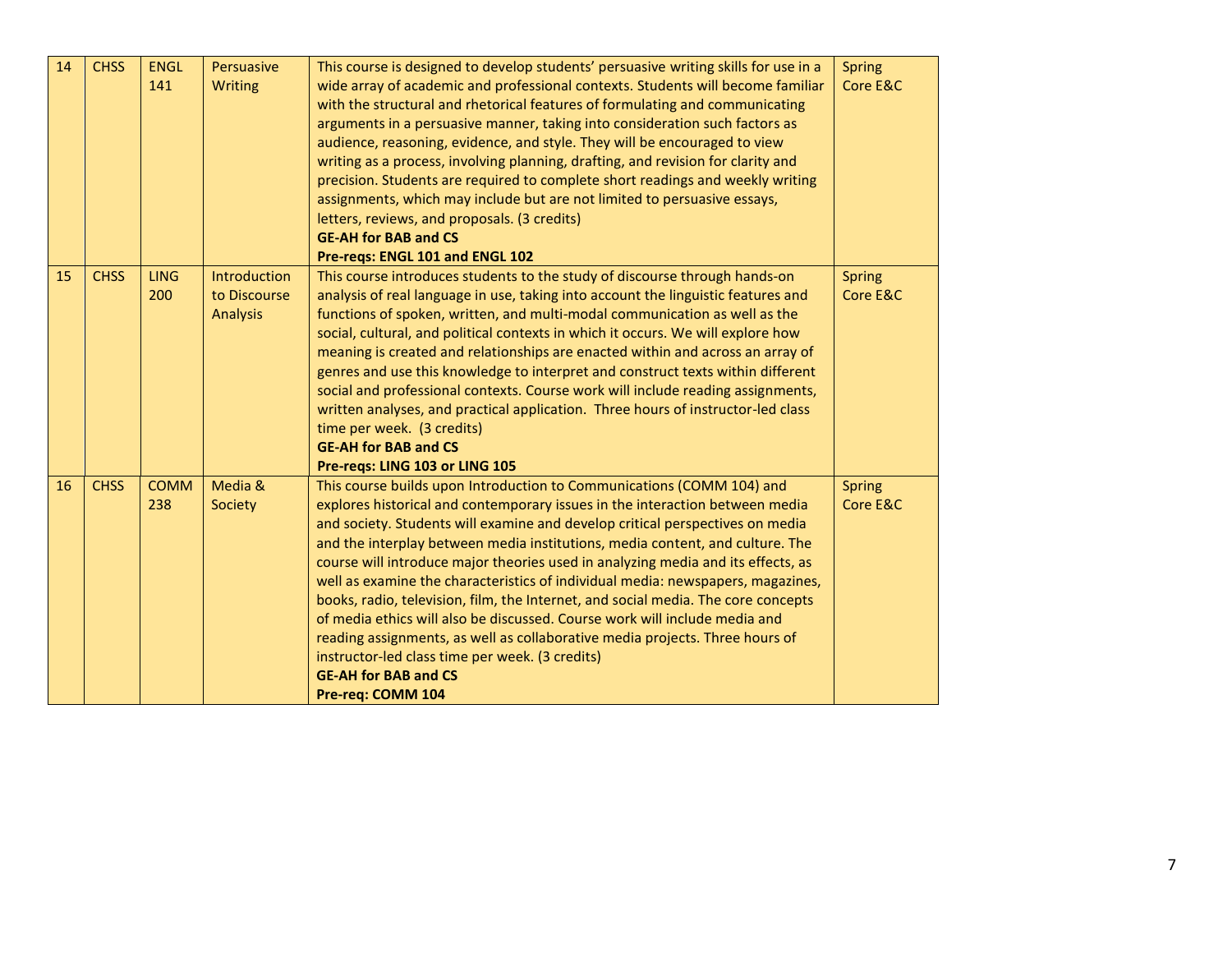| 17 | <b>CHSS</b> | <b>ENGL</b><br>125 | Introduction<br>to Acting<br><b>Techniques</b> | This course introduces students to the process of building a character and<br>interacting on stage using movement, voice, and imagination. Throughout the<br>course, students will explore techniques of improvisation and scene study, and<br>develop the basic skills of the acting process. They will become familiar with the<br>history and theory of the craft of acting, and apply relevant concepts and<br>practices to critically analyze their own work and that of others. Coursework will<br>include reading assignments, written critiques and reflections, and<br>performance-based projects. Three hours of instructor-led class time per week.<br>(3 credits)<br><b>GE- AH BAB and CS</b>                                                                                                                                                                                                                                                                                                                                                                                                                                                      | <b>Spring</b><br>Not for E&C              |
|----|-------------|--------------------|------------------------------------------------|----------------------------------------------------------------------------------------------------------------------------------------------------------------------------------------------------------------------------------------------------------------------------------------------------------------------------------------------------------------------------------------------------------------------------------------------------------------------------------------------------------------------------------------------------------------------------------------------------------------------------------------------------------------------------------------------------------------------------------------------------------------------------------------------------------------------------------------------------------------------------------------------------------------------------------------------------------------------------------------------------------------------------------------------------------------------------------------------------------------------------------------------------------------|-------------------------------------------|
| 18 | <b>CHSS</b> | <b>CHSS</b><br>251 | <b>Topics in</b><br>Cinema                     | This course examines the cultural fault lines between generations arising from<br>immigration - forced or voluntary. Building on what they have studied in other<br>Gen Ed courses, students analyze films depicting ethnicity and culture as<br>intrinsically intertwined and explore the linguistic, cultural and communication<br>gaps between children of immigrants and their parents and/or grandparents.<br>The course also grounds discussion and analysis in fiction and non-fiction<br>writings that address cultural identity, assimilation / integration / alienation /<br>acculturation, the role of memory in history, cultural roots and rhizomes, and<br>the "poetics of relation." Three hour of instructor-led instruction per week. (3<br>credits)<br><b>GE-AH/SS upper division</b><br>This course can be used to form a cluster with one of the following: CHSS 151,<br>LING 103, COMM 104, CHSS 110, CHSS 140, CHSS 141, CHSS 181, CHSS 182,<br>CHSS 190, ENGL 121, ENGL 125, LAW 160                                                                                                                                                    | <b>Spring</b><br>Upper<br><b>Division</b> |
| 19 | <b>CHSS</b> | <b>CHSS</b><br>201 | <b>Great Books</b>                             | In this course, students will perform close reading of cornerstone texts of the<br>Western tradition. There will also be discussions of the questions raised by the<br>students, facilitated by the instructor. Student learning will be assessed based<br>on writing a number of response papers, and one longer essay that students will<br>also "defend." The students will develop close reading and close listening skills,<br>and learn how to work through complex, ambiguous, or contradictory<br>philosophical problems both within one given text and across several texts.<br>Chosen works include Plato, Machiavelli, and the Founding Fathers. This course<br>does not presume any background in political theory or philosophy, but does<br>expect students spend a lot of time on reading. Three hours of instructor-led<br>discussion per week. Three hours of instructor-led discussion per week. (3<br>credits)<br><b>GE-AH/SS upper division</b><br>This course can be used to form a cluster with one of the following: COMM<br>104, CHSS 110, CHSS 111, CHSS 112, CHSS 114, CHSS 140, CHSS 141, CHSS 151,<br>CHSS 181, CHSS 182, CHSS 190 | <b>Spring</b><br>Upper<br><b>Division</b> |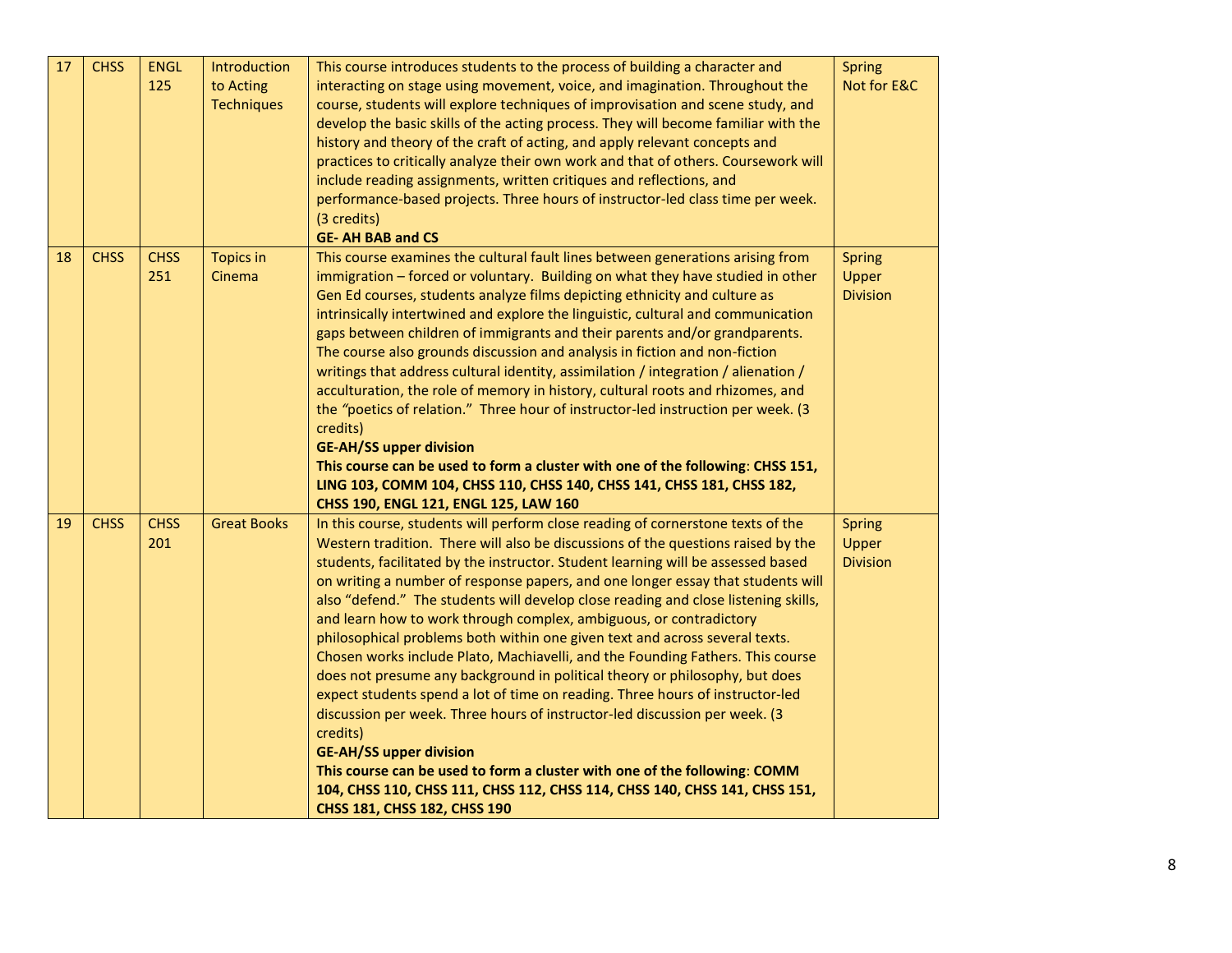| 20 | <b>CBE</b>  | <b>ECON</b><br>101 | Introduction<br>to Economics                            | This course examines key concepts in both microeconomics and<br>macroeconomics. The course explores individual consumer and industry<br>behavior, supply and demand, market efficiency and equilibrium and the impact<br>of government intervention. Students will also analyze the economy as a whole,<br>especially issues related to output, unemployment, productivity, inflation, trade,<br>economic growth and development. Students will use these basic concepts to<br>weigh different perspectives on monetary and fiscal policy and evaluate<br>economic claims used in articles and newspapers, political campaigns, and<br>debates. Home tasks will include reading assignments and problem sets. Three<br>hours of instructor-led class time per week. (3 credits)<br><b>GE-SS not open to BAB majors</b> | Spring<br>Not for BAB |
|----|-------------|--------------------|---------------------------------------------------------|------------------------------------------------------------------------------------------------------------------------------------------------------------------------------------------------------------------------------------------------------------------------------------------------------------------------------------------------------------------------------------------------------------------------------------------------------------------------------------------------------------------------------------------------------------------------------------------------------------------------------------------------------------------------------------------------------------------------------------------------------------------------------------------------------------------------|-----------------------|
| 21 | <b>CHSS</b> | <b>CHSS</b><br>181 | Introduction<br>to Sociology                            | This course explores how societies function and change over time. Students will<br>use sociological concepts and theories to analyze human behavior, social life,<br>social policies, and social change, both in their individual lives, in<br>their communities, and in the global community at large. Throughout the<br>course, students will evaluate social issues and problems taking into account<br>the dynamic relationship between individuals and society. Topics might include<br>ethnic relations, sexism, and class bias. Home tasks will include readings and<br>writing assignments. Three hours of instructor-led class time per week. (3<br>credits)<br><b>GE-SS ALL</b>                                                                                                                              | Spring<br>Open to ALL |
| 22 | <b>CHSS</b> | <b>LAW</b><br>110  | Introduction<br>to the<br>Armenian<br>Justice<br>System | This course explains the institutions and processes of the Armenian justice<br>system as they affect the lives of citizens, businesses and government agencies,<br>including general courts, specialized courts, criminal, civil and administrative<br>processes. The course aims to equip students to understand their rights and<br>remedies for violation of rights, as well as the role of various government<br>bodies, courts, police, prosecutors, regulators, in the administration and<br>establishment of justice in Armenian society. Instructor-led course will draw on<br>case studies to examine a range of common situations students, citizens, and<br>businesses face in everyday life. (3 credits)<br><b>GE-SS ALL</b>                                                                               | Spring<br>Open to ALL |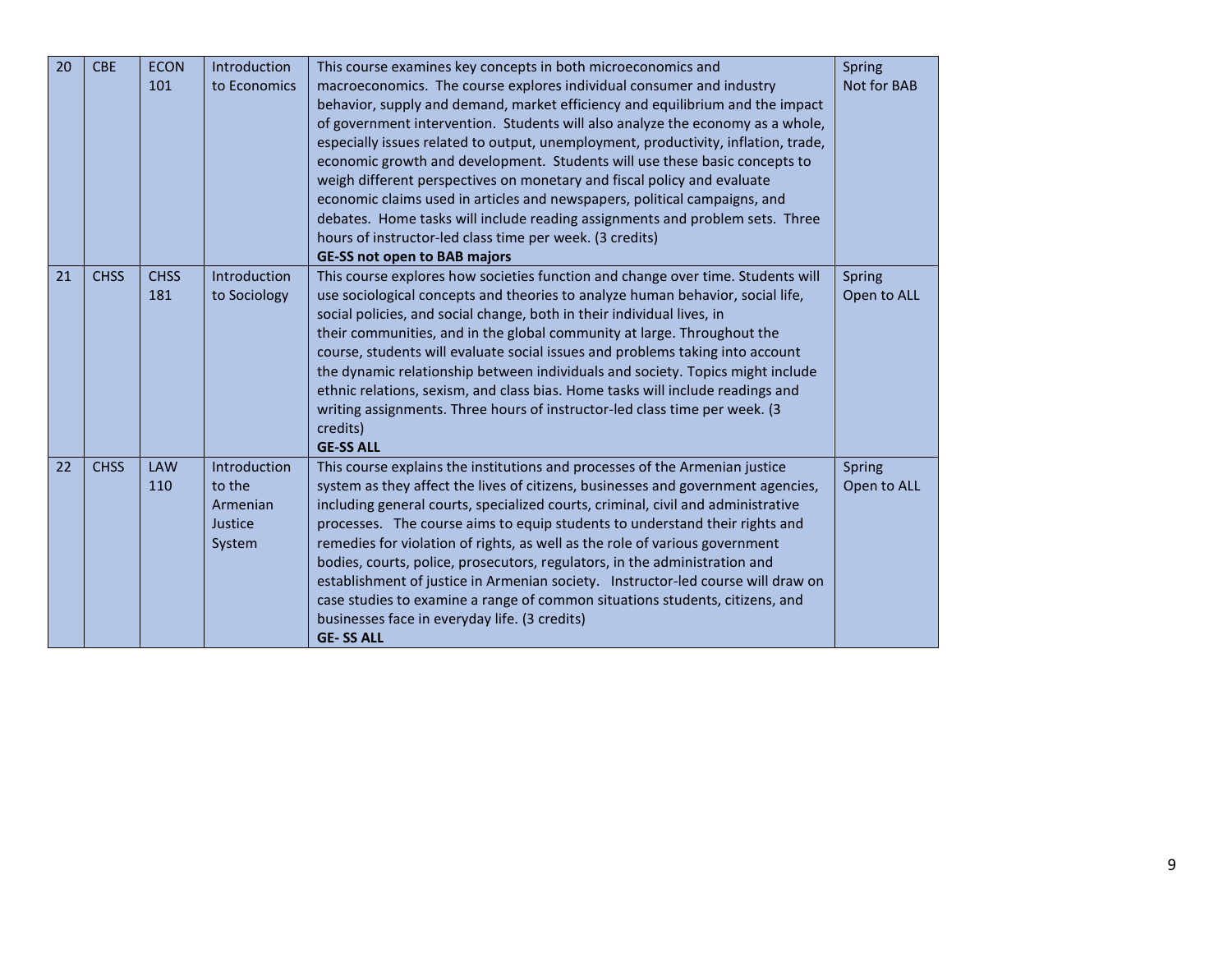| 23 | <b>CHSS</b> | <b>POLS</b><br>103 | Introduction<br>to Armenian<br>Government | This course is a general introduction to the structure and functions of Armenian<br>Government and its institutions, from historical, legal and comparative<br>perspectives. The role of each branch of the government, the scope of its<br>authority, checks and balances in the system, will be examined in light of<br>constitutional design and on-going political processes, along with the<br>relationship between the national, regional and local levels of government.<br>Specific issues will include the state tax and budgeting process, fiscal<br>accountability, law-making and regulation-making, civic participation in the<br>process, and mechanisms for public oversight of government activities and<br>protection of individual rights as well as the military, law enforcement, and<br>security agency's special responsibilities and authority. The course aims to help<br>students understand the role of government in the 21 <sup>st</sup> century and the rights<br>and responsibilities of 21 <sup>st</sup> citizen in public and governmental affairs, in light of<br>international best practices and Armenia's development. Three hours of<br>instructor-led instruction per week. (3 credits)<br><b>GE-SS ALL</b> | Spring<br>Open to ALL              |
|----|-------------|--------------------|-------------------------------------------|---------------------------------------------------------------------------------------------------------------------------------------------------------------------------------------------------------------------------------------------------------------------------------------------------------------------------------------------------------------------------------------------------------------------------------------------------------------------------------------------------------------------------------------------------------------------------------------------------------------------------------------------------------------------------------------------------------------------------------------------------------------------------------------------------------------------------------------------------------------------------------------------------------------------------------------------------------------------------------------------------------------------------------------------------------------------------------------------------------------------------------------------------------------------------------------------------------------------------------------------------|------------------------------------|
| 24 | <b>CHSS</b> | <b>POLS</b><br>281 | Development<br>Policy                     | This course is a survey of the literature on key determinants of development -<br>'Development' at the state-level and 'development' at the project level. We<br>begin by considering some of the factors that drive state development, including<br>economic growth, poverty reduction, social inequality, etc. We study different<br>development models most popular in different periods of time, and then move<br>on to the analysis of state policies in health and education, population and<br>migration, and the linkages between investments in human capital and<br>economic growth. The course then moves on to other key topics in<br>international development including accountability and good governance,<br>conditionalities, monitoring and evaluation of results, etc. The course concludes<br>with a discussion on the scope and limitations of foreign aid and the institutions<br>that implement aid policies. Three hours of instructor-led class per week. (3<br>credits)<br><b>GE-SS upper division</b><br>This course can be used to form a cluster with one of the following: LAW 142,<br>LAW 110, POLS 101, POLS 102, CHSS 181, ECON 101                                                                              | Spring<br>Upper<br><b>Division</b> |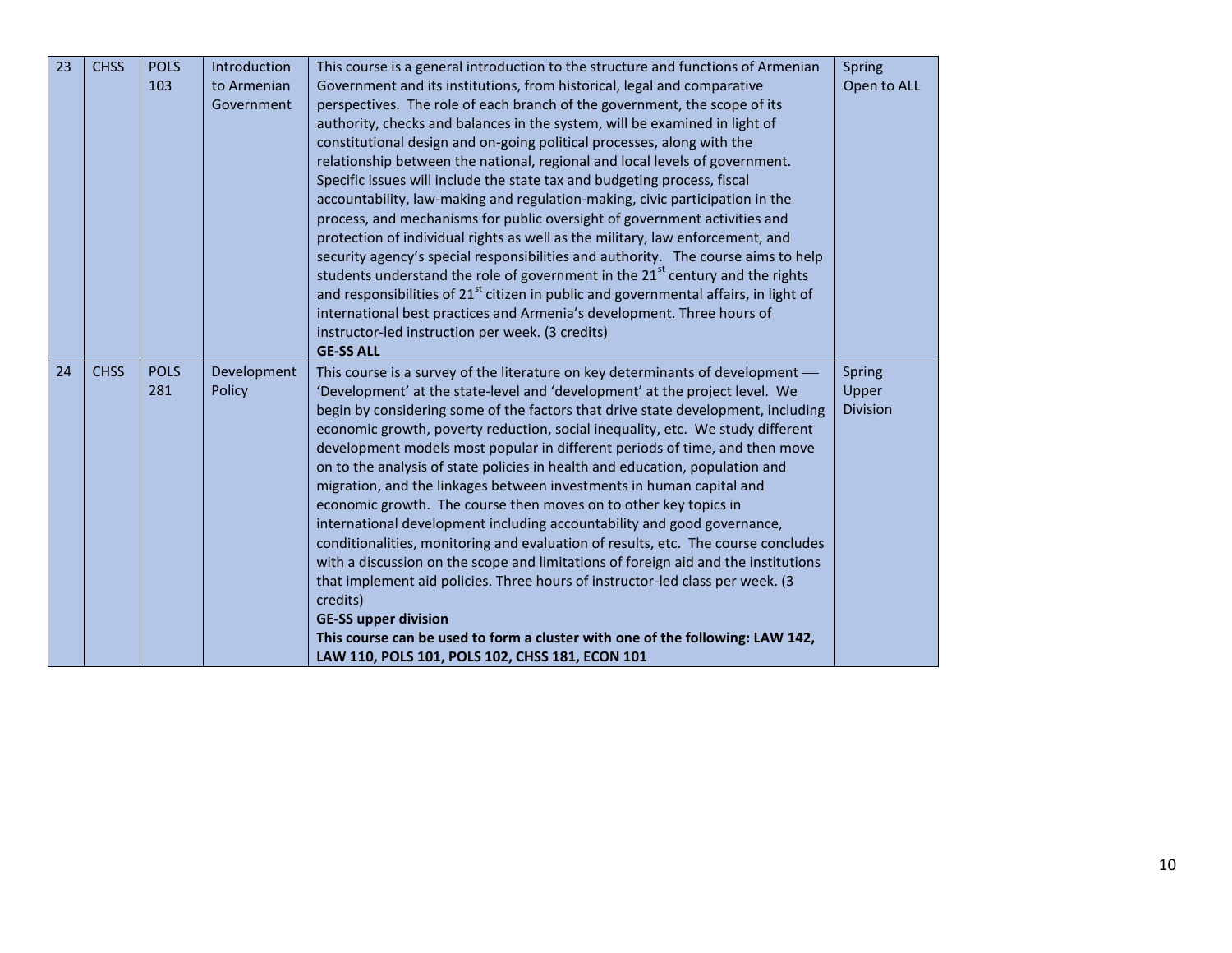| 25 | <b>CHSS</b> | <b>LAW</b> | Armenian     | The course aims to present the evolution, structure and content of the             | <b>Spring</b>   |
|----|-------------|------------|--------------|------------------------------------------------------------------------------------|-----------------|
|    |             | 201        | Constitution | Armenian Constitution in a historical and comparative perspective. Building on     | Upper           |
|    |             |            |              | an understanding of the role and content of constitutions in modern                | <b>Division</b> |
|    |             |            |              | governmental systems, the course will analyze the Armenian Constitution and        |                 |
|    |             |            |              | its role in the legal system of Armenia, focusing on bases of the constitutional   |                 |
|    |             |            |              | order, separation of powers, the system of checks and balances, supremacy of       |                 |
|    |             |            |              | the constitution, constitutional rights and values, as well as the relationship    |                 |
|    |             |            |              | between international law and the Constitution. A separate emphasize will be       |                 |
|    |             |            |              | given to direct application of Constitutional provisions, including the protection |                 |
|    |             |            |              | of fundamental civil and human rights. The roles, powers and responsibilities of   |                 |
|    |             |            |              | various constitutionally defined government structures: the President, the         |                 |
|    |             |            |              | National Assembly, the Government, Judiciary and local self-government bodies.     |                 |
|    |             |            |              | The constitutional amendment procedure will be analyzed from a historical and      |                 |
|    |             |            |              | comparative perspective. Current trends in constitutional law and the              |                 |
|    |             |            |              | amendment process will also be discussed. The course content will involve a        |                 |
|    |             |            |              | topic devoted to the role and functions of the Constitutional Court, and its       |                 |
|    |             |            |              | rulings in the evolving constitutional system of Armenia. This instructor-led      |                 |
|    |             |            |              | course will include class presentations and discussions. (3 credits)               |                 |
|    |             |            |              | <b>GE-SS upper division</b>                                                        |                 |
|    |             |            |              | This course can be used to form a cluster with one of the following: POLS 101,     |                 |
|    |             |            |              | POLS 102, LAW 110, LAW 142                                                         |                 |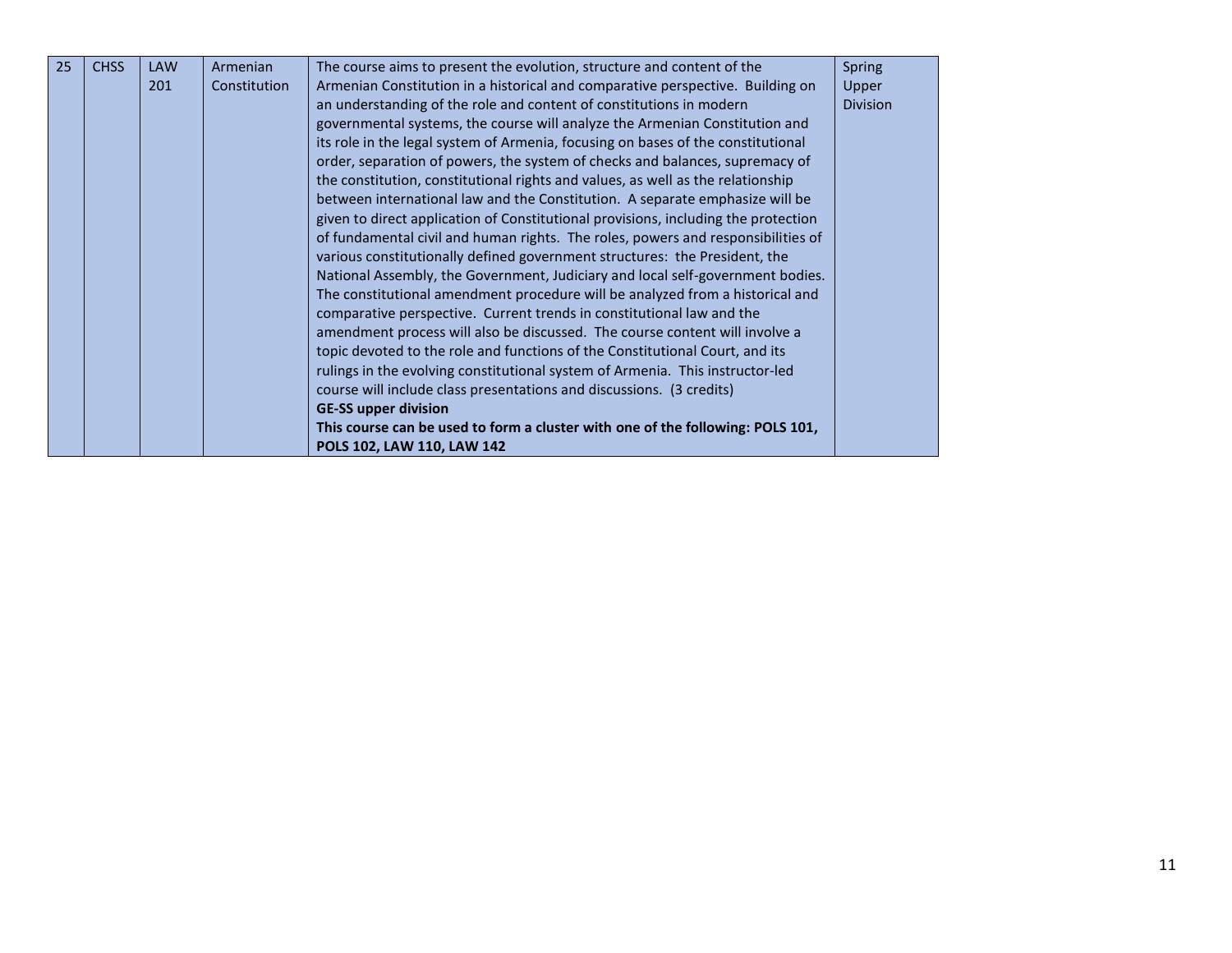## **COURSES THAT CLUSTER WITH UPPER-DIVISION COURSES**

| <b>Subject and course code</b> | <b>Course title</b>                                  |
|--------------------------------|------------------------------------------------------|
| <b>CHSS 110</b>                | Intro to Philosophy                                  |
| <b>CHSS 111</b>                | <b>Intro to Ethics</b>                               |
| <b>CHSS 112</b>                | Intro to Logic & Rhetoric                            |
| <b>CHSS 114</b>                | Intro to Religion [cross-listed in SS]               |
| <b>CHSS 130</b>                | Intro to Art History                                 |
| <b>CHSS 151</b>                | Intro to French Language & Culture                   |
| <b>CHSS 181</b>                | Intro to Sociology                                   |
| <b>CHSS 182</b>                | Intro to Clinical Psychology                         |
| <b>CHSS 183</b>                | <b>Statistics for Humanities and Social Sciences</b> |
| <b>CHSS 190</b>                | Armenian Culture & Heritage                          |
| <b>COMM 104</b>                | <b>Intro to Communications</b>                       |
| <b>CSE 162</b>                 | Intro to Bioscience                                  |
| <b>CSE 171</b>                 | <b>Conceptual Physics</b>                            |
| <b>ECON 101</b>                | Intro to Economics                                   |
| <b>ENGL 121</b>                | <b>English Literature 1</b>                          |
| <b>ENGL 125</b>                | <b>Intro to Acting Techniques</b>                    |
| <b>ENVS 101</b>                | <b>Intro to Environmental Sciences</b>               |
| <b>ENVS 202</b>                | <b>Environmental Projects</b>                        |
| <b>LAW 110</b>                 | Intro to Armenian Justice System                     |
| <b>LAW 142</b>                 | Intro to Human Rights                                |
| <b>LAW 160</b>                 | Law & Justice in Popular Culture                     |
| <b>LING 103</b>                | Intro to Language & Culture                          |
| <b>MATH 101</b>                | Calculus 1                                           |
| <b>POLS 101</b>                | <b>Intro to Political Science</b>                    |
| <b>POLS 102</b>                | Intro to US Government                               |
| <b>SPH 101</b>                 | <b>Basics of Healthy Lifestyle</b>                   |